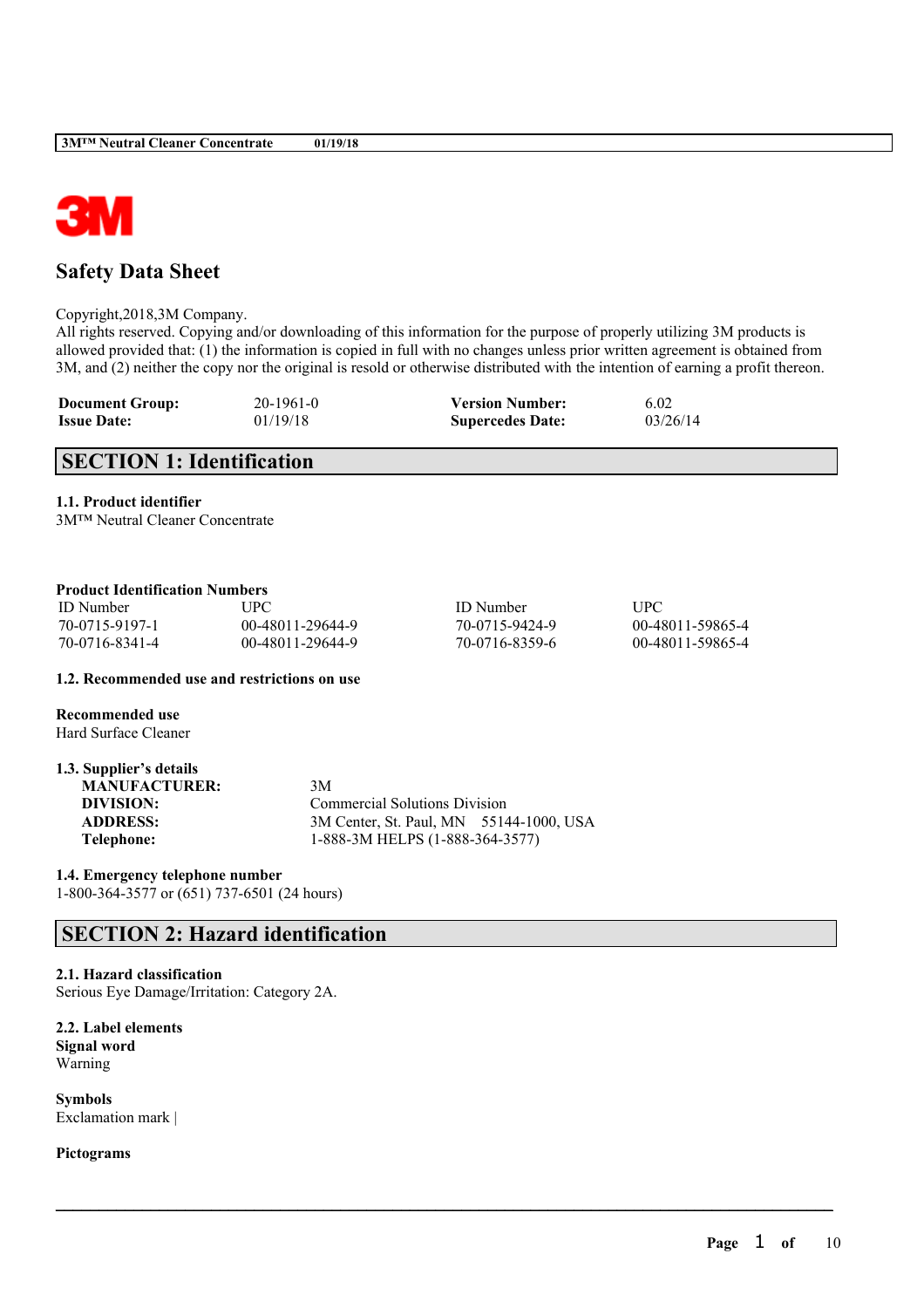

**Hazard Statements** Causes serious eye irritation.

### **Precautionary Statements**

### **Prevention:**

Wear eye/face protection. Wash thoroughly after handling.

### **Response:**

IF IN EYES: Rinse cautiously with water for several minutes. Remove contact lenses, if present and easy to do. Continue rinsing.

If eye irritation persists: Get medical advice/attention.

7% of the mixture consists of ingredients of unknown acute oral toxicity. 7% of the mixture consists of ingredients of unknown acute dermal toxicity.

## **SECTION 3: Composition/information on ingredients**

| Ingredient                        | C.A.S. No.    | $\frac{1}{2}$ by Wt          |
|-----------------------------------|---------------|------------------------------|
| <b>WATER</b>                      | 7732-18-5     | 60 - 90 Trade Secret *       |
| ETHOXYLATED C9-11 ALCOHOLS        | 68439-46-3    | 3 - 7 Trade Secret *         |
| ALCOHOLS, C12-14, ETHOXYLATED     | 68439-51-0    | 3 - 7 Trade Secret *         |
| <b>PROPOXYLATED</b>               |               |                              |
| Surfactant (NJTSRN 04499600-6632) | Trade Secret* | $0.5 - 1.5$ Trade Secret $*$ |
| Fragrance Added                   | Mixture       | $0.1 - 1.0$ Trade Secret $*$ |

NJTS or NJTSRN: New Jersey Trade Secret Registry Number.

\*The specific chemical identity and/or exact percentage (concentration) of this composition has been withheld as a trade secret.

## **SECTION 4: First aid measures**

## **4.1. Description of first aid measures**

#### **Inhalation:**

Remove person to fresh air. If you feel unwell, get medical attention.

## **Skin Contact:**

Wash with soap and water. If signs/symptoms develop, get medical attention.

#### **Eye Contact:**

Immediately flush with large amounts of water. Remove contact lenses if easy to do. Continue rinsing. Get medical attention.

 $\mathcal{L}_\mathcal{L} = \mathcal{L}_\mathcal{L} = \mathcal{L}_\mathcal{L} = \mathcal{L}_\mathcal{L} = \mathcal{L}_\mathcal{L} = \mathcal{L}_\mathcal{L} = \mathcal{L}_\mathcal{L} = \mathcal{L}_\mathcal{L} = \mathcal{L}_\mathcal{L} = \mathcal{L}_\mathcal{L} = \mathcal{L}_\mathcal{L} = \mathcal{L}_\mathcal{L} = \mathcal{L}_\mathcal{L} = \mathcal{L}_\mathcal{L} = \mathcal{L}_\mathcal{L} = \mathcal{L}_\mathcal{L} = \mathcal{L}_\mathcal{L}$ 

#### **If Swallowed:**

Rinse mouth. If you feel unwell, get medical attention.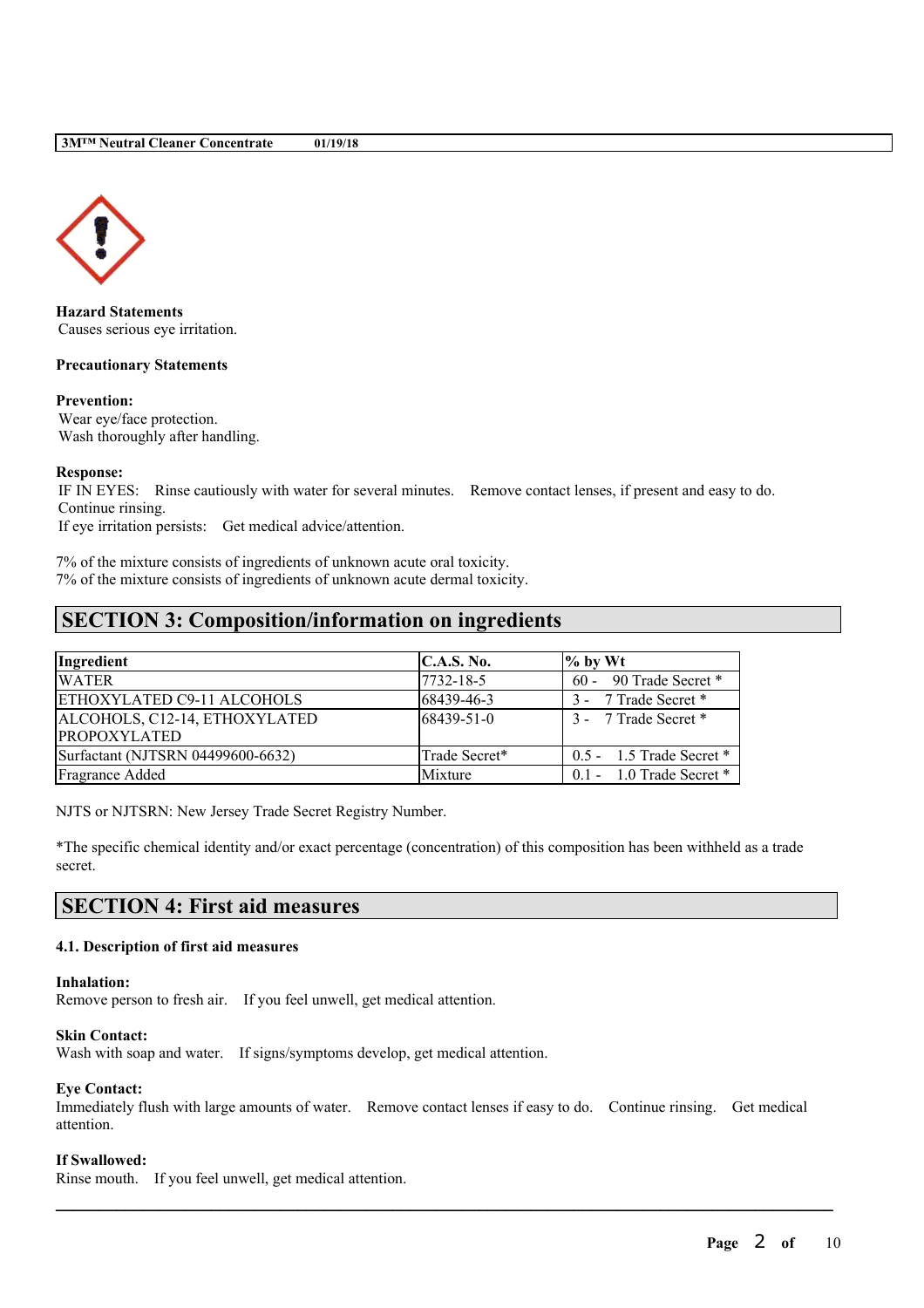### **4.2. Most important symptoms and effects, both acute and delayed**

See Section 11.1. Information on toxicological effects.

#### **4.3. Indication of any immediate medical attention and special treatment required** Not applicable

## **SECTION 5: Fire-fighting measures**

### **5.1. Suitable extinguishing media**

Material will not burn. Non-combustible. Use a fire fighting agent suitable for surrounding fire.

### **5.2. Special hazards arising from the substance or mixture**

None inherent in this product.

### **Hazardous Decomposition or By-Products**

**Substance Condition** Carbon monoxide During Combustion Carbon dioxide During Combustion

**5.3. Special protective actions for fire-fighters**

No special protective actions for fire-fighters are anticipated.

## **SECTION 6: Accidental release measures**

## **6.1. Personal precautions, protective equipment and emergency procedures**

Evacuate area. Ventilate the area with fresh air. For large spill, or spills in confined spaces, provide mechanical ventilation to disperse or exhaust vapors, in accordance with good industrial hygiene practice. Refer to other sections of this SDS for information regarding physical and health hazards, respiratory protection, ventilation, and personal protective equipment.

#### **6.2. Environmental precautions**

Avoid release to the environment. For larger spills, cover drains and build dikes to prevent entry into sewer systems or bodies of water.

## **6.3. Methods and material for containment and cleaning up**

Contain spill. Working from around the edges of the spill inward, cover with bentonite, vermiculite, or commercially available inorganic absorbent material. Mix in sufficient absorbent until it appears dry. Remember, adding an absorbent material does not remove a physical, health, or environmental hazard. Collect as much of the spilled material as possible. Place in a closed container approved for transportation by appropriate authorities. Clean up residue with water. Seal the container. Dispose of collected material as soon as possible in accordance with applicable local/regional/national/international regulations.

## **SECTION 7: Handling and storage**

## **7.1. Precautions for safe handling**

Avoid eye contact. For industrial or professional use only. This product is not intended to be used without prior dilution as specified on the product label. Grounding or safety shoes with electrostatic dissipating soles (ESD) are not required with a chemical dispensing system. Avoid breathing dust/fume/gas/mist/vapors/spray. Do not eat, drink or smoke when using this product. Wash thoroughly after handling. Avoid release to the environment. Avoid contact with oxidizing agents (eg. chlorine, chromic acid etc.)

 $\mathcal{L}_\mathcal{L} = \mathcal{L}_\mathcal{L} = \mathcal{L}_\mathcal{L} = \mathcal{L}_\mathcal{L} = \mathcal{L}_\mathcal{L} = \mathcal{L}_\mathcal{L} = \mathcal{L}_\mathcal{L} = \mathcal{L}_\mathcal{L} = \mathcal{L}_\mathcal{L} = \mathcal{L}_\mathcal{L} = \mathcal{L}_\mathcal{L} = \mathcal{L}_\mathcal{L} = \mathcal{L}_\mathcal{L} = \mathcal{L}_\mathcal{L} = \mathcal{L}_\mathcal{L} = \mathcal{L}_\mathcal{L} = \mathcal{L}_\mathcal{L}$ 

#### **7.2. Conditions for safe storage including any incompatibilities**

Store away from heat. Store away from oxidizing agents.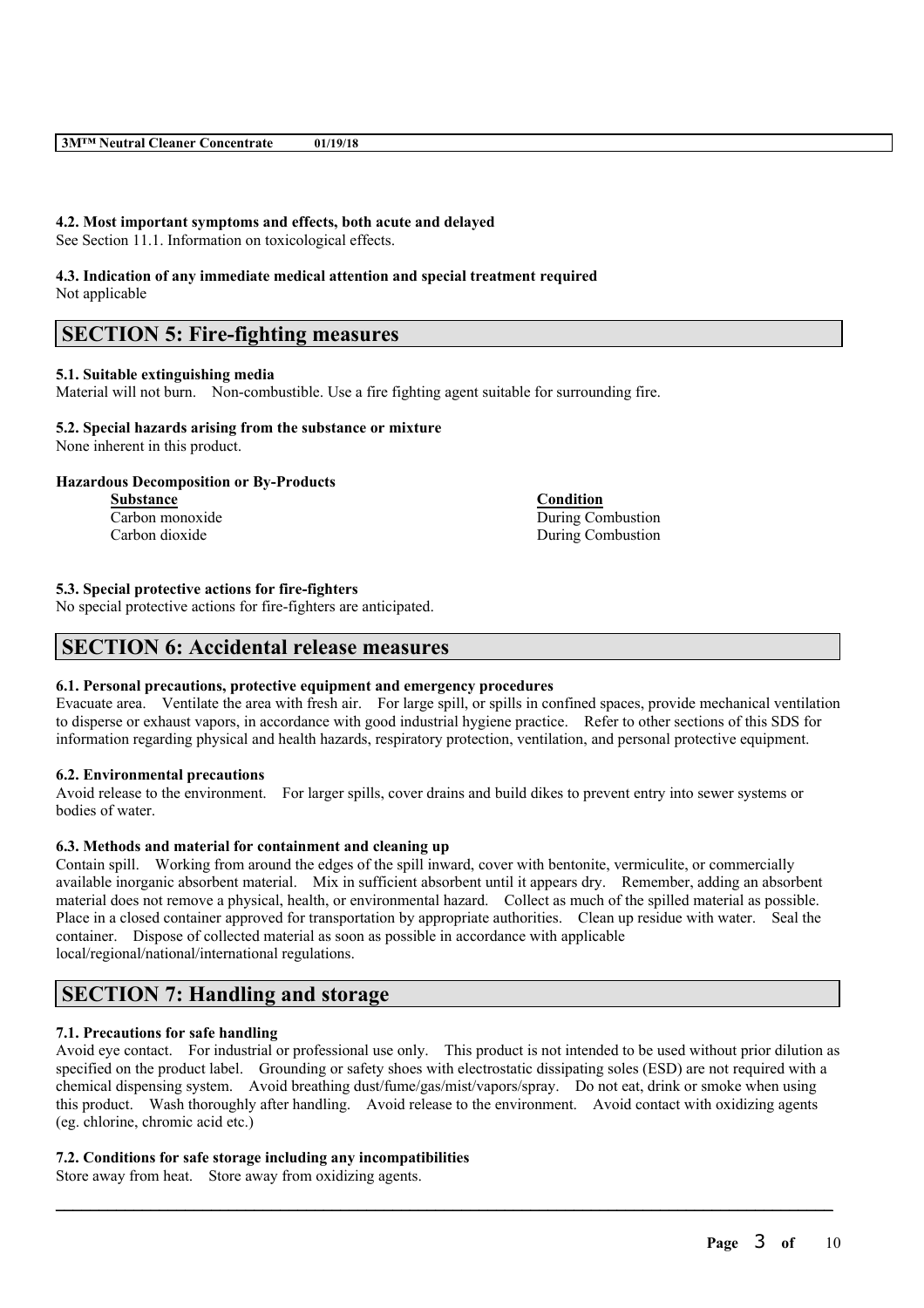## **SECTION 8: Exposure controls/personal protection**

## **8.1. Control parameters**

#### **Occupational exposure limits**

No occupational exposure limit values exist for any of the components listed in Section 3 of this SDS.

## **8.2. Exposure controls**

### **8.2.1. Engineering controls**

NOTE: When used with a chemical dispensing system as directed, special ventilation is not required. Use general dilution ventilation and/or local exhaust ventilation to control airborne exposures to below relevant Exposure Limits and/or control dust/fume/gas/mist/vapors/spray. If ventilation is not adequate, use respiratory protection equipment.

### **8.2.2. Personal protective equipment (PPE)**

### **Eye/face protection**

NOTE: When used with a chemical dispensing system as directed, eye contact with the concentrate is not expected to occur. If the product is not used with a chemical dispensing system or if there is an accidental release, wear protective eye/face protection.

If product is not used with a chemical dispensing system or if there is an accidental release:

Select and use eye/face protection to prevent contact based on the results of an exposure assessment. The following eye/face protection(s) are recommended:

Indirect Vented Goggles

#### **Skin/hand protection**

NOTE: When used with a chemical dispensing system as directed, skin contact with the concentrate is not expected to occur. If product is not used with a chemical dispensing system or if there is an accidental release:

Select and use gloves and/or protective clothing approved to relevant local standards to prevent skin contact based on the results of an exposure assessment. Selection should be based on use factors such as exposure levels, concentration of the substance or mixture, frequency and duration, physical challenges such as temperature extremes, and other use conditions. Consult with your glove and/or protective clothing manufacturer for selection of appropriate compatible gloves/protective clothing.

Note: Nitrile gloves may be worn over polymer laminate gloves to improve dexterity.

Gloves made from the following material(s) are recommended: Polymer laminate

#### **Respiratory protection**

NOTE: When used with a chemical dispensing system as directed, respiratory protection is not required. If product is not used with a chemical dispensing system or if there is an accidental release:

An exposure assessment may be needed to decide if a respirator is required. If a respirator is needed, use respirators as part of a full respiratory protection program. Based on the results of the exposure assessment, select from the following respirator type(s) to reduce inhalation exposure:

 $\mathcal{L}_\mathcal{L} = \mathcal{L}_\mathcal{L} = \mathcal{L}_\mathcal{L} = \mathcal{L}_\mathcal{L} = \mathcal{L}_\mathcal{L} = \mathcal{L}_\mathcal{L} = \mathcal{L}_\mathcal{L} = \mathcal{L}_\mathcal{L} = \mathcal{L}_\mathcal{L} = \mathcal{L}_\mathcal{L} = \mathcal{L}_\mathcal{L} = \mathcal{L}_\mathcal{L} = \mathcal{L}_\mathcal{L} = \mathcal{L}_\mathcal{L} = \mathcal{L}_\mathcal{L} = \mathcal{L}_\mathcal{L} = \mathcal{L}_\mathcal{L}$ 

Half facepiece or full facepiece air-purifying respirator suitable for organic vapors and particulates

For questions about suitability for a specific application, consult with your respirator manufacturer.

## **SECTION 9: Physical and chemical properties**

## **9.1. Information on basic physical and chemical properties**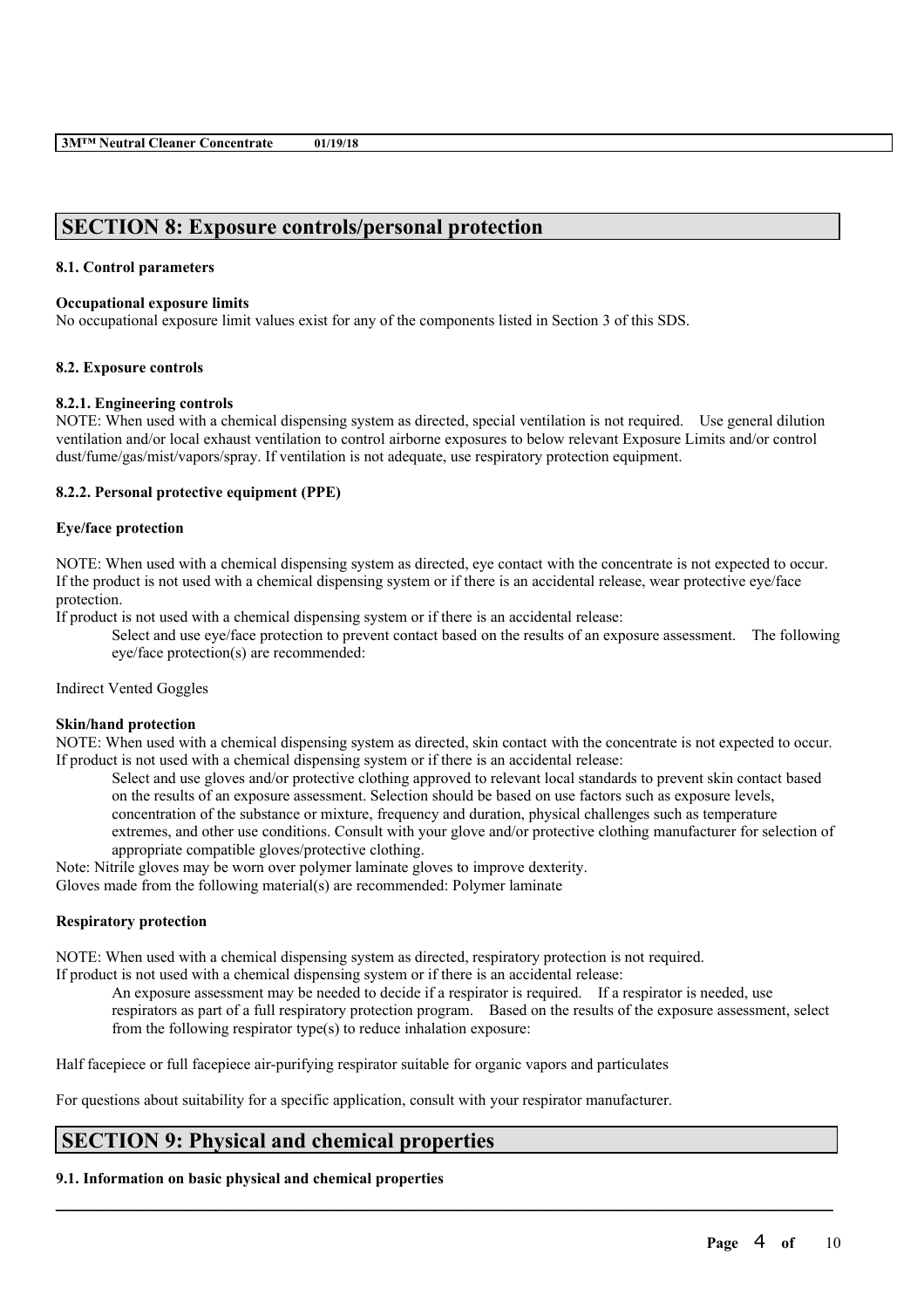| <b>General Physical Form:</b>             | Liquid                                                  |
|-------------------------------------------|---------------------------------------------------------|
| <b>Specific Physical Form:</b>            | Liquid                                                  |
| Odor, Color, Grade:                       | Bright, clear green-yellow liquid with citrus fragrance |
| <b>Odor threshold</b>                     | No Data Available                                       |
| pН                                        | $6 - 7$                                                 |
| <b>Melting point</b>                      | Not Applicable                                          |
| <b>Boiling Point</b>                      | $> 205$ °F                                              |
| <b>Flash Point</b>                        | 205 °F [Test Method: Closed Cup]                        |
| <b>Evaporation rate</b>                   | Approximately 1 [Ref Std:WATER=1]                       |
| <b>Flammability (solid, gas)</b>          | Not Applicable                                          |
| <b>Flammable Limits(LEL)</b>              | No Data Available                                       |
| <b>Flammable Limits(UEL)</b>              | No Data Available                                       |
| <b>Vapor Pressure</b>                     | <27 psia $[@ 131 °F]$                                   |
| <b>Vapor Density</b>                      | No Data Available                                       |
| <b>Specific Gravity</b>                   |                                                         |
| <b>Solubility in Water</b>                | Complete                                                |
| Solubility- non-water                     | No Data Available                                       |
| Partition coefficient: n-octanol/water    | No Data Available                                       |
| <b>Autoignition temperature</b>           | No Data Available                                       |
| <b>Decomposition temperature</b>          | No Data Available                                       |
| <b>Viscosity</b>                          | $\leq 100$ centipoise                                   |
| <b>Volatile Organic Compounds</b>         | $\leq$ 1 % weight                                       |
| <b>Percent volatile</b>                   | No Data Available                                       |
| <b>VOC Less H2O &amp; Exempt Solvents</b> | $< 70$ g/l                                              |
|                                           |                                                         |

## **SECTION 10: Stability and reactivity**

## **10.1. Reactivity**

This material may be reactive with certain agents under certain conditions - see the remaining headings in this section.

### **10.2. Chemical stability**

Stable.

### **10.3. Possibility of hazardous reactions**

Hazardous polymerization will not occur.

#### **10.4. Conditions to avoid** Heat

Sparks and/or flames

## **10.5. Incompatible materials**

Strong oxidizing agents

## **10.6. Hazardous decomposition products**

**Substance Condition** None known.

Refer to section 5.2 for hazardous decomposition products during combustion.

# **SECTION 11: Toxicological information**

The information below may not be consistent with the material classification in Section 2 if specific ingredient

 $\mathcal{L}_\mathcal{L} = \mathcal{L}_\mathcal{L} = \mathcal{L}_\mathcal{L} = \mathcal{L}_\mathcal{L} = \mathcal{L}_\mathcal{L} = \mathcal{L}_\mathcal{L} = \mathcal{L}_\mathcal{L} = \mathcal{L}_\mathcal{L} = \mathcal{L}_\mathcal{L} = \mathcal{L}_\mathcal{L} = \mathcal{L}_\mathcal{L} = \mathcal{L}_\mathcal{L} = \mathcal{L}_\mathcal{L} = \mathcal{L}_\mathcal{L} = \mathcal{L}_\mathcal{L} = \mathcal{L}_\mathcal{L} = \mathcal{L}_\mathcal{L}$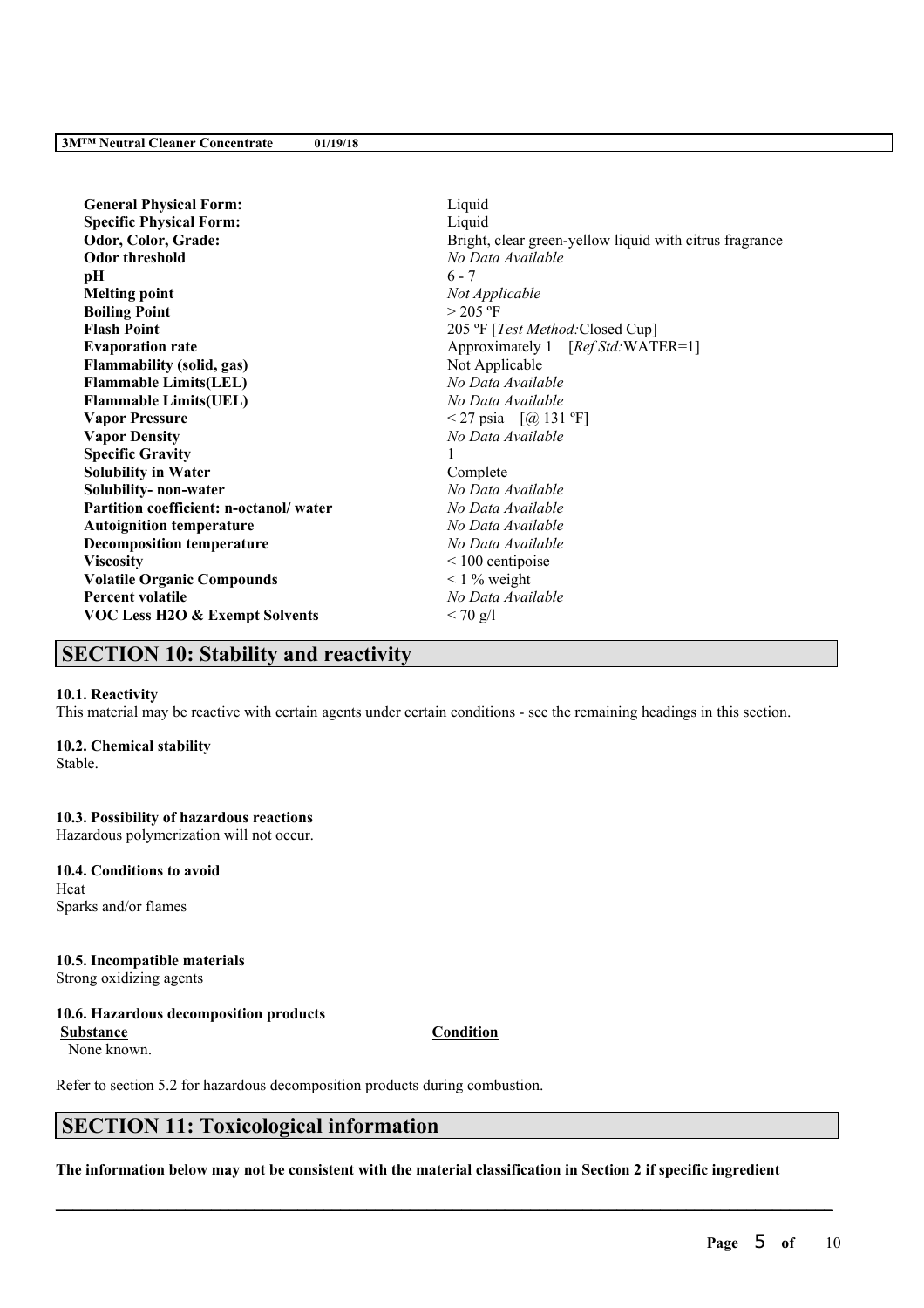|  | 01/19/18 | 3M™ Neutral Cleaner Concentrate |
|--|----------|---------------------------------|
|--|----------|---------------------------------|

**classifications are mandated by a competent authority. In addition, toxicological data on ingredients may not be** reflected in the material classification and/or the signs and symptoms of exposure, because an ingredient may be present below the threshold for labeling, an ingredient may not be available for exposure, or the data may not be **relevant to the material as a whole.**

### **11.1. Information on Toxicological effects**

**Signs and Symptoms of Exposure**

Based on test data and/or information on the components, this material may produce the following health effects:

#### **Inhalation:**

Respiratory Tract Irritation: Signs/symptoms may include cough, sneezing, nasal discharge, headache, hoarseness, and nose and throat pain.

#### **Skin Contact:**

Mild Skin Irritation: Signs/symptoms may include localized redness, swelling, itching, and dryness.

#### **Eye Contact:**

Severe Eye Irritation: Signs/symptoms may include significant redness, swelling, pain, tearing, cloudy appearance of the cornea, and impaired vision.

#### **Ingestion:**

Gastrointestinal Irritation: Signs/symptoms may include abdominal pain, stomach upset, nausea, vomiting and diarrhea.

#### **Toxicological Data**

If a component is disclosed in section 3 but does not appear in a table below, either no data are available for that endpoint or the data are not sufficient for classification.

#### **Acute Toxicity**

| Name                              | Route       | <b>Species</b> | Value                                             |
|-----------------------------------|-------------|----------------|---------------------------------------------------|
| Overall product                   | Dermal      |                | No data available; calculated $ATE > 5,000$ mg/kg |
| Overall product                   | Ingestion   |                | No data available; calculated $ATE > 5,000$ mg/kg |
| ETHOXYLATED C9-11 ALCOHOLS        | Dermal      | Rabbit         | $LD50 > 2,000$ mg/kg                              |
| ETHOXYLATED C9-11 ALCOHOLS        | Ingestion   | Rat            | LD50 $1,378$ mg/kg                                |
| Surfactant (NJTSRN 04499600-6632) | Dermal      | Rabbit         | $LD50 > 2,000$ mg/kg                              |
| Surfactant (NJTSRN 04499600-6632) | Ingestion   | Rat            | $LD50 > 700$ mg/kg                                |
| Fragrance Added                   | Inhalation- | Mouse          | $LC50 > 3.14$ mg/l                                |
|                                   | Vapor (4    |                |                                                   |
|                                   | hours)      |                |                                                   |
| Fragrance Added                   | Dermal      | Rabbit         | $LD50 > 5,000$ mg/kg                              |
| Fragrance Added                   | Ingestion   | Rat            | LD50 $4,400$ mg/kg                                |

 $ATE = acute$  toxicity estimate

#### **Skin Corrosion/Irritation**

| Name                              | <b>Species</b> | Value         |
|-----------------------------------|----------------|---------------|
|                                   |                |               |
| ETHOXYLATED C9-11 ALCOHOLS        | Rabbit         | Irritant      |
| Surfactant (NJTSRN 04499600-6632) | similar        | Irritant      |
|                                   | health         |               |
|                                   | hazards        |               |
| Fragrance Added                   | Rabbit         | Mild irritant |

#### **Serious Eye Damage/Irritation**

| Name                       | <b>Species</b>   | Value     |
|----------------------------|------------------|-----------|
| ETHOXYLATED C9-11 ALCOHOLS | Professio<br>nal | Corrosive |

 $\mathcal{L}_\mathcal{L} = \mathcal{L}_\mathcal{L} = \mathcal{L}_\mathcal{L} = \mathcal{L}_\mathcal{L} = \mathcal{L}_\mathcal{L} = \mathcal{L}_\mathcal{L} = \mathcal{L}_\mathcal{L} = \mathcal{L}_\mathcal{L} = \mathcal{L}_\mathcal{L} = \mathcal{L}_\mathcal{L} = \mathcal{L}_\mathcal{L} = \mathcal{L}_\mathcal{L} = \mathcal{L}_\mathcal{L} = \mathcal{L}_\mathcal{L} = \mathcal{L}_\mathcal{L} = \mathcal{L}_\mathcal{L} = \mathcal{L}_\mathcal{L}$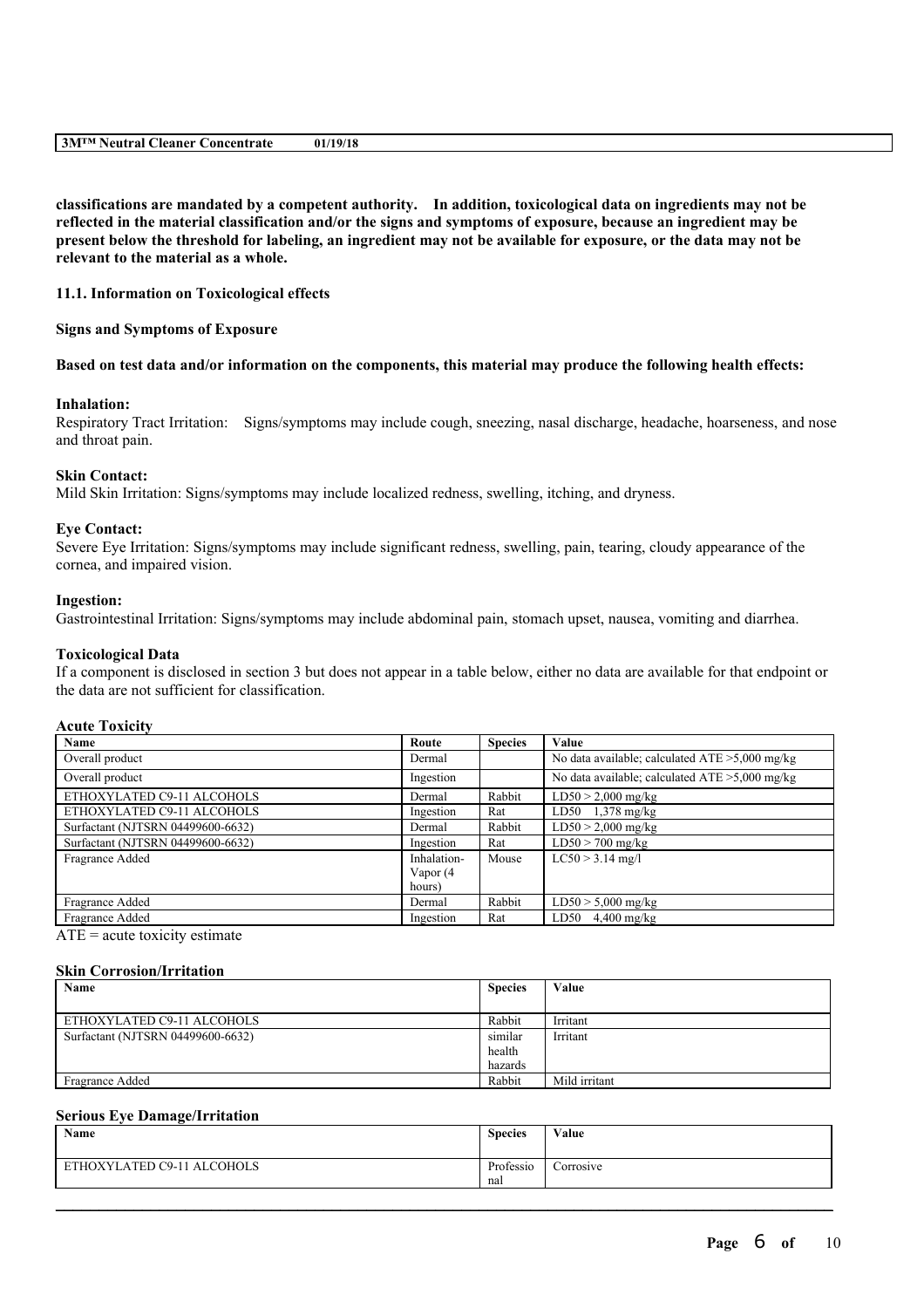### **3M™ Neutral Cleaner Concentrate 01/19/18**

|                                   | judgeme   |               |
|-----------------------------------|-----------|---------------|
|                                   | nt        |               |
| Surfactant (NJTSRN 04499600-6632) | Professio | Corrosive     |
|                                   | nal       |               |
|                                   | judgeme   |               |
|                                   | nt        |               |
| Fragrance Added                   | Rabbit    | Mild irritant |

## **Skin Sensitization**

| $\rightarrow$<br>Name                            | <b>Species</b>   | Value            |
|--------------------------------------------------|------------------|------------------|
| $C9-11$<br>ATED ا<br><b>ALCOHOLS</b><br>ETHOXYLA | $\sim$<br>Guinea | Not classified   |
|                                                  | pig              |                  |
| Fragrance Added                                  | Mouse            | .<br>Sensitizing |

## **Respiratory Sensitization**

For the component/components, either no data are currently available or the data are not sufficient for classification.

## **Germ Cell Mutagenicity**

| Name                       | Route    | Value         |
|----------------------------|----------|---------------|
|                            |          |               |
| ETHOXYLATED C9-11 ALCOHOLS | In Vitro | Not mutagenic |
| Fragrance Added            | In Vitro | Not mutagenic |
| <b>Fragrance Added</b>     | In vivo  | Not mutagenic |

## **Carcinogenicity**

| $\mathbf{v}$<br>Name | Route     | $\sim$<br>Species | V alue                                                                                    |
|----------------------|-----------|-------------------|-------------------------------------------------------------------------------------------|
| Fragrance Added      | Ingestion | Rat               | . but the data are not<br>Some positive data exist.<br>ifficient for classification<br>su |

## **Reproductive Toxicity**

## **Reproductive and/or Developmental Effects**

| Name                       | Route     | <b>Value</b>                           | <b>Species</b>                | <b>Test Result</b>            | Exposure<br><b>Duration</b>           |
|----------------------------|-----------|----------------------------------------|-------------------------------|-------------------------------|---------------------------------------|
| ETHOXYLATED C9-11 ALCOHOLS | Dermal    | Not classified for female reproduction | Rat                           | <b>NOAEL 250</b><br>mg/kg/day | 2 generation                          |
| ETHOXYLATED C9-11 ALCOHOLS | Dermal    | Not classified for development         | Rat                           | <b>NOAEL 250</b><br>mg/kg/day | 2 generation                          |
| ETHOXYLATED C9-11 ALCOHOLS | Dermal    | Not classified for male reproduction   | Rat                           | <b>NOAEL 100</b><br>mg/kg/day | 2 generation                          |
| Fragrance Added            | Ingestion | Not classified for female reproduction | Rat                           | <b>NOAEL 750</b><br>mg/kg/day | premating $\&$<br>during<br>gestation |
| Fragrance Added            | Ingestion | Not classified for development         | Multiple<br>animal<br>species | <b>NOAEL 591</b><br>mg/kg/day | during<br>organogenesi<br>s           |

## **Target Organ(s)**

### **Specific Target Organ Toxicity - single exposure**

| $\sim$<br>$\overline{\phantom{a}}$<br>Name | Route      | $\overline{\phantom{a}}$<br>Target Organ(s) | <b>Value</b>                                                                       | <b>Species</b>               | <b>Test Result</b>            | <b>Exposure</b><br><b>Duration</b> |
|--------------------------------------------|------------|---------------------------------------------|------------------------------------------------------------------------------------|------------------------------|-------------------------------|------------------------------------|
| ETHOXYLATED C9-11<br><b>ALCOHOLS</b>       | Inhalation | respiratory irritation                      | Some positive data exist, but the<br>data are not sufficient for<br>classification | <b>Not</b><br>available      | <b>NOAEL Not</b><br>available | not available                      |
| Surfactant (NJTSRN<br>04499600-6632)       | Inhalation | respiratory irritation                      | May cause respiratory irritation                                                   | similar<br>health<br>hazards | <b>NOAEL Not</b><br>available |                                    |
| Fragrance Added                            | Ingestion  | nervous system                              | Not classified                                                                     |                              | <b>NOAEL Not</b><br>available |                                    |

 $\mathcal{L}_\mathcal{L} = \mathcal{L}_\mathcal{L} = \mathcal{L}_\mathcal{L} = \mathcal{L}_\mathcal{L} = \mathcal{L}_\mathcal{L} = \mathcal{L}_\mathcal{L} = \mathcal{L}_\mathcal{L} = \mathcal{L}_\mathcal{L} = \mathcal{L}_\mathcal{L} = \mathcal{L}_\mathcal{L} = \mathcal{L}_\mathcal{L} = \mathcal{L}_\mathcal{L} = \mathcal{L}_\mathcal{L} = \mathcal{L}_\mathcal{L} = \mathcal{L}_\mathcal{L} = \mathcal{L}_\mathcal{L} = \mathcal{L}_\mathcal{L}$ 

## **Specific Target Organ Toxicity - repeated exposure**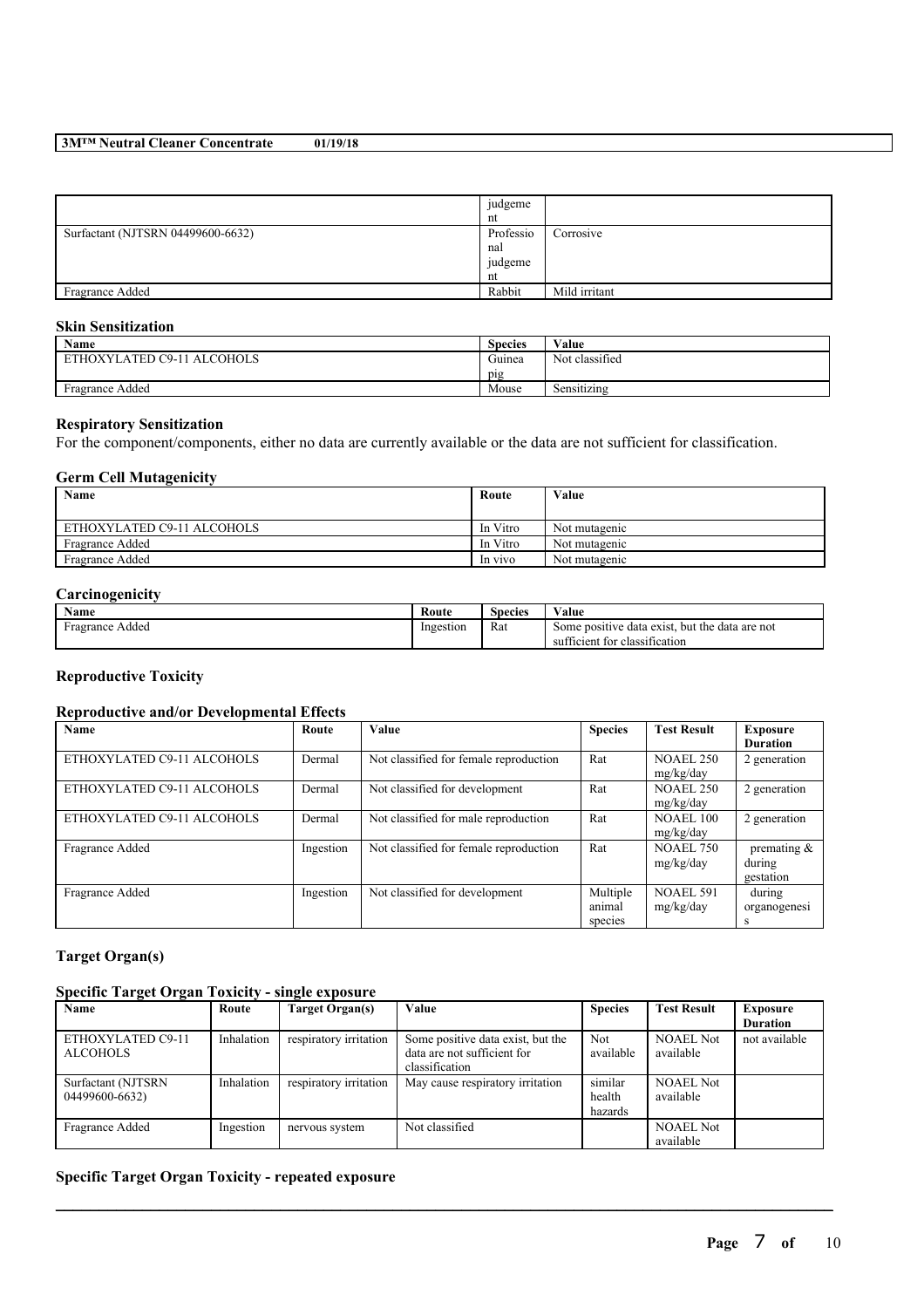#### **3M™ Neutral Cleaner Concentrate 01/19/18**

| Name                                 | Route     | Target Organ(s)                                                                                                                                                    | Value          | <b>Species</b> | <b>Test Result</b>            | <b>Exposure</b>             |
|--------------------------------------|-----------|--------------------------------------------------------------------------------------------------------------------------------------------------------------------|----------------|----------------|-------------------------------|-----------------------------|
| ETHOXYLATED C9-11<br><b>ALCOHOLS</b> | Dermal    | kidney and/or<br>bladder  <br>hematopoietic<br>system                                                                                                              | Not classified | Rat            | <b>NOAEL 125</b><br>mg/kg/day | <b>Duration</b><br>13 weeks |
| Fragrance Added                      | Ingestion | kidney and/or<br>bladder                                                                                                                                           | Not classified | Rat            | LOAEL 75<br>mg/kg/day         | 103 weeks                   |
| Fragrance Added                      | Ingestion | liver                                                                                                                                                              | Not classified | Mouse          | NOAEL<br>1,000<br>mg/kg/day   | 103 weeks                   |
| Fragrance Added                      | Ingestion | heart   endocrine<br>system   bone, teeth,<br>nails, and/or hair<br>hematopoietic<br>system   immune<br>system   muscles  <br>nervous system<br>respiratory system | Not classified | Rat            | NOAEL 600<br>mg/kg/day        | 103 weeks                   |

#### **Aspiration Hazard**

| . — п<br>$\sim$ when<br>Name | alue       |
|------------------------------|------------|
| ance<br>agec                 | . 147.41 V |

Please contact the address or phone number listed on the first page of the SDS for additional toxicological information **on this material and/or its components.**

## **SECTION 12: Ecological information**

## **Ecotoxicological information**

Please contact the address or phone number listed on the first page of the SDS for additional ecotoxicological information on this material and/or its components.

## **Chemical fate information**

Please contact the address or phone number listed on the first page of the SDS for additional chemical fate information on this material and/or its components.

## **SECTION 13: Disposal considerations**

## **13.1. Disposal methods**

Dispose of contents/ container in accordance with the local/regional/national/international regulations.

Dispose of waste product in a permitted industrial waste facility. Empty drums/barrels/containers used for transporting and handling hazardous chemicals (chemical substances/mixtures/preparations classified as Hazardous as per applicable regulations) shall be considered, stored, treated & disposed of as hazardous wastes unless otherwise defined by applicable waste regulations. Consult with the respective regulating authorities to determine the available treatment and disposal facilities.

 $\mathcal{L}_\mathcal{L} = \mathcal{L}_\mathcal{L} = \mathcal{L}_\mathcal{L} = \mathcal{L}_\mathcal{L} = \mathcal{L}_\mathcal{L} = \mathcal{L}_\mathcal{L} = \mathcal{L}_\mathcal{L} = \mathcal{L}_\mathcal{L} = \mathcal{L}_\mathcal{L} = \mathcal{L}_\mathcal{L} = \mathcal{L}_\mathcal{L} = \mathcal{L}_\mathcal{L} = \mathcal{L}_\mathcal{L} = \mathcal{L}_\mathcal{L} = \mathcal{L}_\mathcal{L} = \mathcal{L}_\mathcal{L} = \mathcal{L}_\mathcal{L}$ 

## **EPA Hazardous Waste Number (RCRA):** Not regulated

## **SECTION 14: Transport Information**

For Transport Information, please visit http://3M.com/Transportinfo or call 1-800-364-3577 or 651-737-6501.

## **SECTION 15: Regulatory information**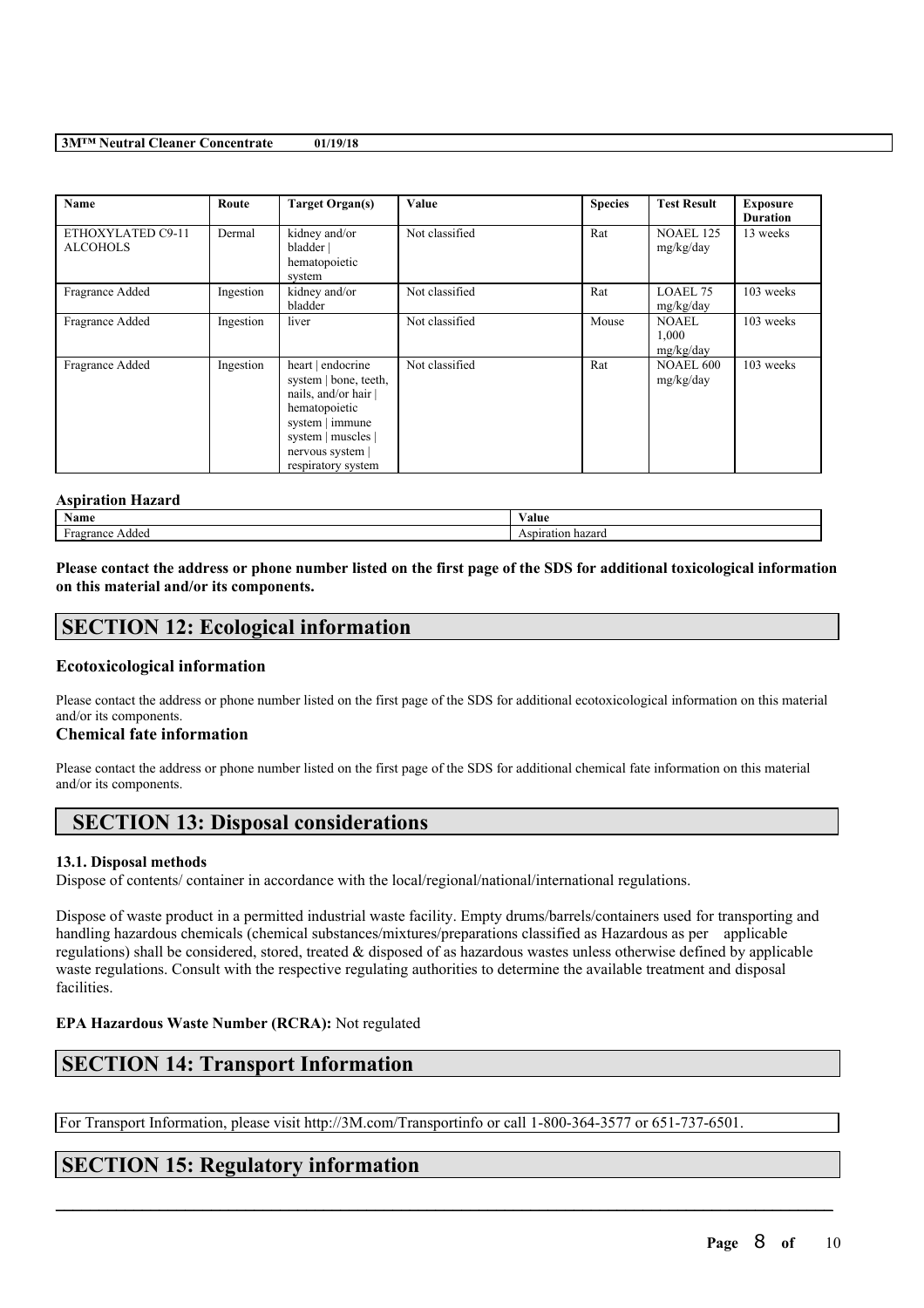#### **15.1. US Federal Regulations**

#### **EPCRA 311/312 Hazard Classifications:**

**Physical Hazards** Not applicable

# **Health Hazards**

Serious eye damage or eye irritation

#### **15.2. State Regulations California Proposition 65**

| Ingredient          | <b>C.A.S. No.</b> | Listing                   |
|---------------------|-------------------|---------------------------|
| Arsenic             | 7440-38-2         | Carcinogen                |
| <b>ACETALDEHYDE</b> | $75-07-0$         | Carcinogen                |
| PROPYLENE OXIDE     | 75-56-9           | Carcinogen                |
| Lead                | 7439-92-1         | Female reproductive toxin |
| Lead                | 7439-92-1         | Male reproductive toxin   |
| Lead                | 7439-92-1         | Carcinogen                |
| Lead                | 7439-92-1         | Developmental Toxin       |

#### **15.3. Chemical Inventories**

The components of this material are in compliance with the provisions of Australia National Industrial Chemical Notification and Assessment Scheme (NICNAS). Certain restrictions may apply. Contact the selling division for additional information.

The components of this product are in compliance with the new substance notification requirements of CEPA.

The components of this material are in compliance with the China "Measures on Environmental Management of New Chemical Substance". Certain restrictions may apply. Contact the selling division for additional information.

The components of this material are in compliance with the provisions of Philippines RA 6969 requirements. Certain restrictions may apply. Contact the selling division for additional information.

The components of this product are in compliance with the chemical notification requirements of TSCA.

This product complies with the New Zealand Hazardous Substances and New Organisms Act (1996).

#### **15.4. International Regulations**

### **This SDS has been prepared to meet the U.S. OSHA Hazard Communication Standard, 29 CFR 1910.1200.**

## **SECTION 16: Other information**

#### **NFPA Hazard Classification**

**Health:** 2 **Flammability:** 0 **Instability:** 0 **Special Hazards:** None

National Fire Protection Association (NFPA) hazard ratings are designed for use by emergency response personnel to address the hazards that are presented by short-term, acute exposure to a material under conditions of fire, spill, or similar emergencies. Hazard ratings are primarily based on the inherent physical and toxic properties of the material but also include the toxic properties of combustion or decomposition products that are known to be generated in significant quantities.

 $\mathcal{L}_\mathcal{L} = \mathcal{L}_\mathcal{L} = \mathcal{L}_\mathcal{L} = \mathcal{L}_\mathcal{L} = \mathcal{L}_\mathcal{L} = \mathcal{L}_\mathcal{L} = \mathcal{L}_\mathcal{L} = \mathcal{L}_\mathcal{L} = \mathcal{L}_\mathcal{L} = \mathcal{L}_\mathcal{L} = \mathcal{L}_\mathcal{L} = \mathcal{L}_\mathcal{L} = \mathcal{L}_\mathcal{L} = \mathcal{L}_\mathcal{L} = \mathcal{L}_\mathcal{L} = \mathcal{L}_\mathcal{L} = \mathcal{L}_\mathcal{L}$